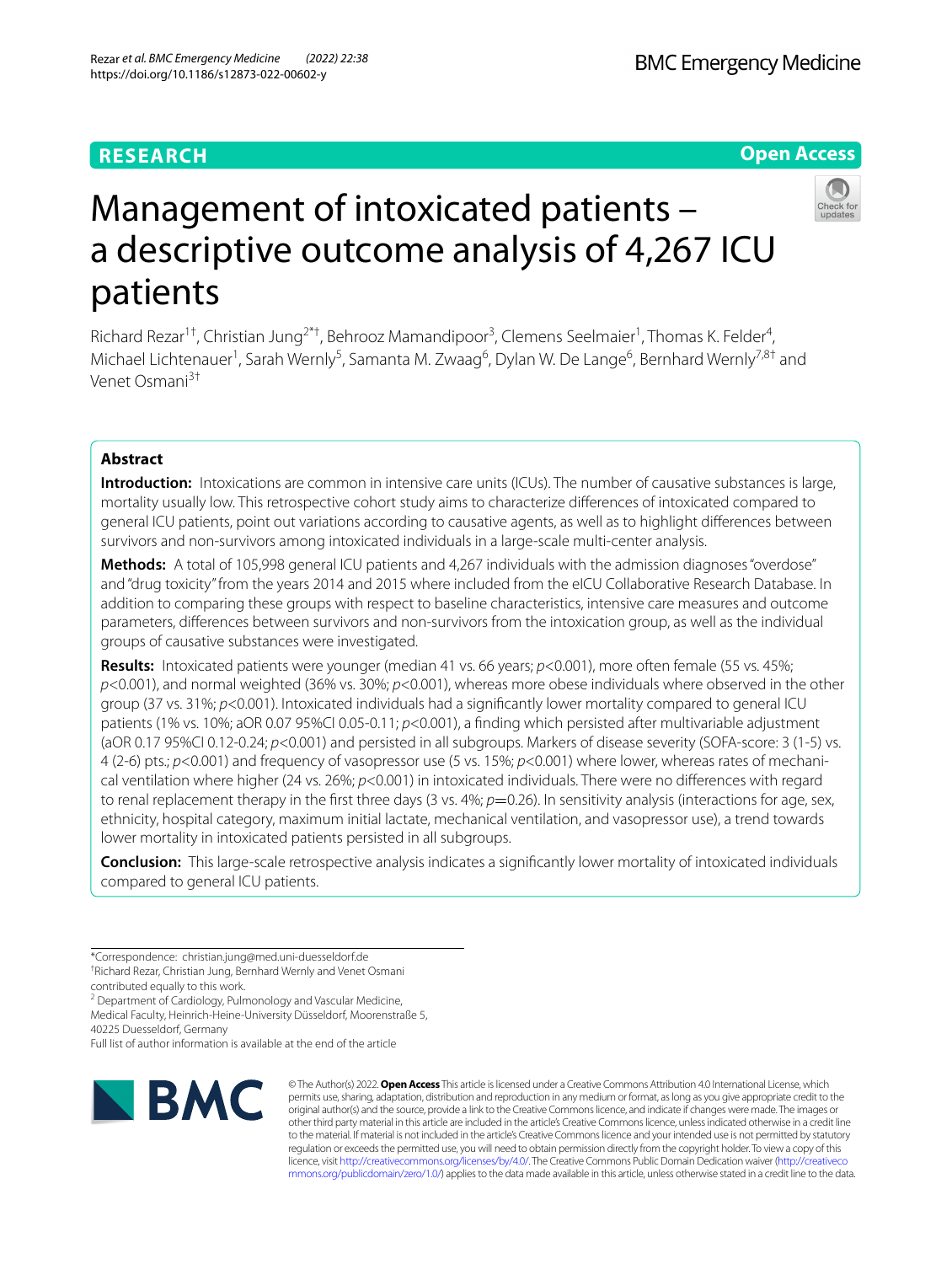#### **Introduction**

Intoxications are common, hence responsible for a large number of emergency ward presentations and subsequent intensive care admissions [[1\]](#page-10-0). Despite the large quantity of intoxicated individuals, the actual count of patients requiring monitoring is limited and the number of severe courses and deaths is comparatively low [\[2](#page-10-1), [3\]](#page-10-2). As per the American Association of Poison Control Center´s annual report, 2,148,141 exposures to poison in humans were observed in the United States (US) in 2019, whereas only in 40,058 cases (1.8%) a major efect by the toxin on an individual's outcome was observed. In contrast, 1,923 deaths (0.09%) due to poisoning were registered. In total, 658,242 poisoned patients were treated in US health-care facilities, of which 96,483 (14.6%) were admitted to an intensive care unit (ICU) [[4\]](#page-10-3). According to the Global Burden of Disease Study, 86,400 deaths worldwide (0.15% of all deaths) were caused by poisoning in 2015 [[5\]](#page-10-4).

Overall, there are many studies on poisoning in the medical literature, but only few involve large case numbers. Two of the largest papers in the feld from the years 2008 to 2011 deal with European patient collectives and show a comparatively low in-hospital mortality in this very often heterogeneous group of patients (1-2%) [\[1](#page-10-0), [2](#page-10-1)]. Furthermore, there are many studies on various specifc toxins or local investigations of individual intensive care units examining distinct characteristics of causing substances and/or affected patients. The topics of these studies range from large multi-center studies, national health care cost analyses, biomarker validation studies to highly specifc topics such as workup of Scorpion envenomation cases  $[6-8]$  $[6-8]$  $[6-8]$ . With this study, we sought not only to examine a large U.S. intensive care database in terms of outcome, but also to compare the outcome of the subgroup of intoxicated patients with the rest of all intensive care individuals in the same collective at the same time. Furthermore, we also tried to contrast not only epidemiological characteristics but also patient-care specifc data of the two groups, and then compare in detail survivors and non-survivors of intoxicated patients, as well as the groups of each causative agent based on the same characteristics, to get a better picture of this heterogeneous diagnostic group.

The well-known problem is that only a small proportion of intoxicated patients are truly critically ill or at least require monitoring. Considering the limited availability and high costs of ICU beds, it is important to perform resource allocation appropriately without endangering human lives [[9\]](#page-10-7).

Several steps are necessary to counteract these problems. First, the population of intoxicated patients in intensive care units must be accurately characterized and their outcome analyzed. Further, it is necessary to develop prediction models in large cohorts that ideally flter out all patients who are likely to sufer from a complicated clinical course. Subsequently, these models have to be tested prospectively and possible pitfalls have to be learned from their application in practice. Finally, the models can be incorporated into routine procedures. In our analysis from multiple U.S. intensive care units, we seek to contribute important data to the frst step. We provide an overview of a large cohort of general ICU patients (*n*=105,998) in the database compared with all intoxicated patients  $(n=4,267)$ . Thereafter, we present a detailed analysis regarding survivors and non-survivors, as well as diferences with regard to individual substance categories.

## **Methods**

## **Study Subjects**

Critically ill patients admitted to an ICU were included in this analysis from the multi-centre eICU Collaborative Research Database [[10\]](#page-10-8). In accordance with national legislation and institutional requirements, written informed consent was not required for participation as this is an analysis of a publicly available, deidentifed database with pre-existing institutional review board (IRB). An Institutional Review Board (IRB; Massachusetts Institute of Technology, Cambridge, MA, USA) approval was obtained for the creation of the database. The present study is an analysis of the publicly available anonymized database; therefore no further ethics approval was deemed necessary. The eICU database includes admissions of 335 ICUs across the USA in 2014 and 2015 and is released under the Health Insurance Portability and Accountability Act (HIPAA) safe harbor provision [[10](#page-10-8), [11\]](#page-10-9). Patients were classifed by trained eICU clinicians according to Acute Physiology And Chronic Health Evaluation (APACHE) IV model [\[10](#page-10-8)]. Only unique admissions of adult patients with available APACHE IV but no readmissions were included in the fnal analysis. In total 110,265 patients from the eICU database were included in the overall analysis, whereas intoxicated patients (*n*=4,267; diagnosis categories "drug toxicity" and subcategories of "overdose") were looked at in detail.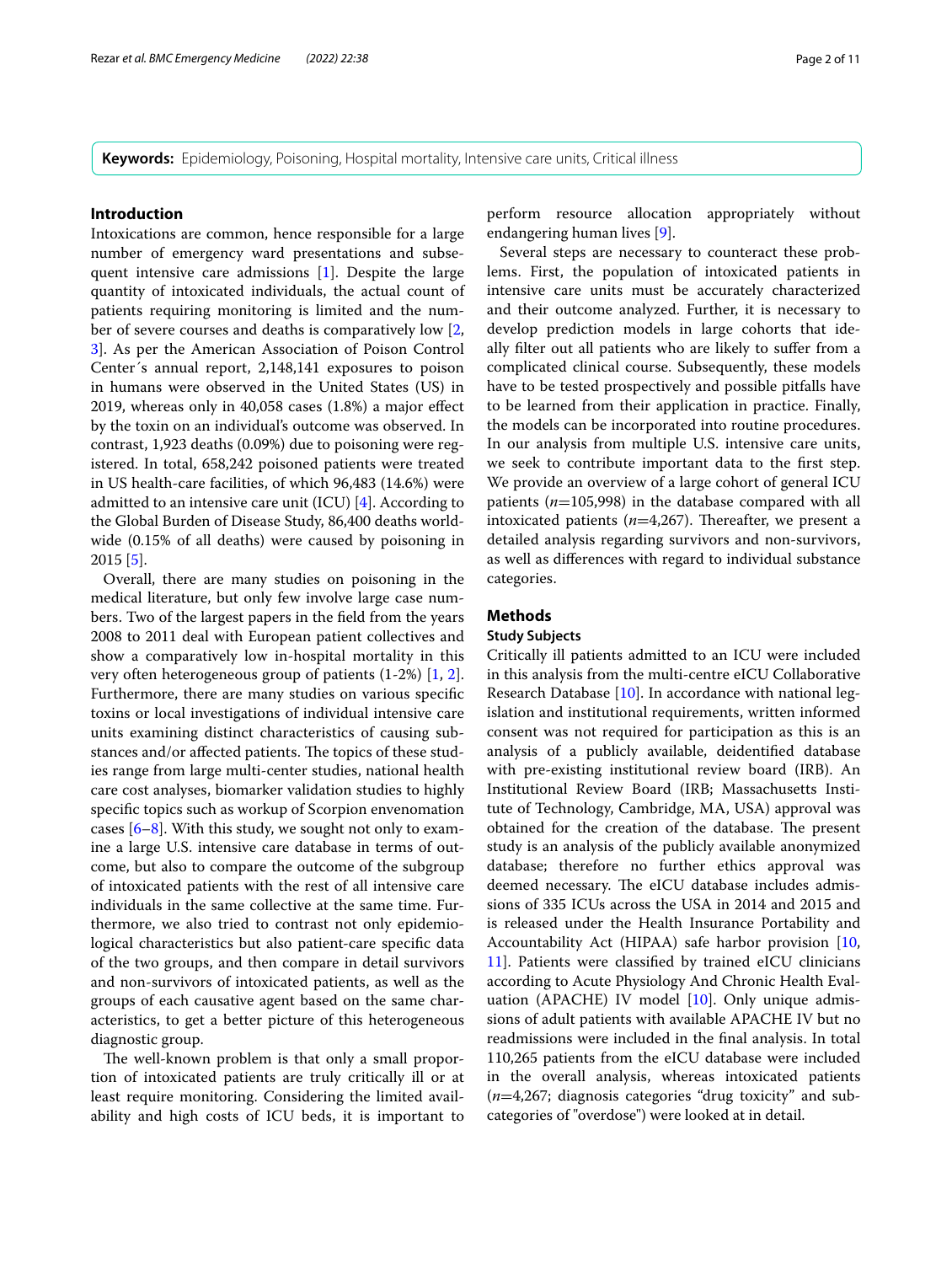#### **Statistical analysis**

Baseline characteristics were extracted, continuous data expressed as median  $\pm$  interquartile range, and differences between independent groups calculated accordingly using Kruskal-Wallis equality rank test. Categorical data are expressed as numbers (percentages), and the chi-square test was used to calculate univariate diferences between groups. In addition to standard laboratory parameters, relevant intensive care measures (mechanical ventilation; use of vasopressors; dialysis in the frst three days) were extracted from the database. We used acute kidney injury (AKI) within the frst 48 hours (according to Kidney Disease Improving Global Outcomes (KDIGO) defnition), ICU mortality and hospital mortality as outcome parameters. Multilevel logistic regression with the ICU unit as random efect and overdose versus all other diagnoses as fxed efect was used to calculate adjusted odds ratios (aOR) with respective 95% confdence intervals (95%CI). Additionally, we conducted multivariable adjustment for age, sex, SOFA score and ethnicity. We chose these covariables based on our clinical experience. In a sensitivity analysis (with the subgroups: sex, age categories, ethnicity (Caucasian vs. Non-Caucasian), teaching vs. non-teaching hospitals, maximum lactate day 1 ( $\lt$  or  $\geq$  2.0 mmol/l), mechanical ventilation and vasopressor use), hospital mortality of intoxicated versus all other ICU patients was compared. Stata/IC 16.1 (Stata-Corp. 2019. Stata Statistical Software: Release 16. College Station, TX: StataCorp LLC) was used for all statistical analyses.

#### **Results**

#### **Characteristics of intoxicated versus other ICU patients**

Regarding baseline characteristics, intoxicated patients were younger (median (IQR): 41 (29-53) yrs. vs. 66 (54- 77) yrs.;  $p<0.001$ ), as well as significantly more often female (55 vs. 45%;  $p<0.001$ ). There was also a nonsignifcant diference with regard to body mass indices (BMI) with more normal weighted patients in the "intoxication group" (36% vs. 30%) to more obese individuals in the other group (37 vs. 31%; *p*<0.001). More Caucasian (83 vs. 78%) and fewer African American (8 vs. 12%;  $p<0.001$ ) patients were observed in the "intoxication group". Intoxicated patients were also "healthier" in terms of disease severity according to common intensive care scores (sequential organ failure assessment/SOFA; and Acute Physiology and Chronic Health Evaluation/APACHE-IV), and laboratory parameters (blood counts, creatinine and lactate). The frequency of vasopressor use  $(5 \text{ vs. } 15\%; p<0.001)$  was lower, while rates of mechanical ventilation were higher (24 vs. 26%;  $p$ <0.001) in intoxicated subjects. There were no differences regarding dialysis in the frst three days (3 vs. 4%; *p*=0.26). Accordingly, a signifcant diference for all outcome parameters was observed. A detailed list of all parameters is given in Table [1.](#page-3-0)

The odds for hospital mortality were lower in intoxicated patients (aOR 0.07 95%CI 0.05-0.11; *p*<0.001), a fnding which persisted after multivariable adjustment for age, sex, ethnicity and SOFA score (aOR 0.17 95%CI 0.12-0.24; *p*<0.001).

#### **Sensitivity analysis**

This finding was confirmed for the entire subgroup analysis in terms of type of hospital (non-teaching OR 0.05 CI 0.03-0.09; teaching OR 0.14 CI 0.08-0.23), age (<65 years OR 0.10 CI 0.07-0.16; 65-79 years OR 0.10 CI 0.03-0.29; >79 years OR 0.06 CI 0.01-0.46), ethnicity (Caucasian OR 0.07 CI 0.05-0.11; non-Caucasian OR 0.07 CI 0. 03-0. 17), maximum lactate at day 1 (<2.0mmol/L OR 0.08 CI 0.03-0.16;  $\geq$  2.0mmol/L OR 0.11 CI 0.06-0.18), mechanical ventilation (no MV OR 0.05 CI 0.02-0.11; MV OR 0. 07 CI 0.05-0. 11), sex (female OR 0.05 CI 0.03-0.09; male OR 0.09 CI 0.06-0.15), and vasopressor use (no vasopressor use OR 0.06 CI 0.04-0.12; vasopressor use OR 0.18 CI 0.11-0.31). In Fig. [1,](#page-5-0) the results of the subgroup analysis regarding mortality in intoxicated versus all other ICU patients are shown by means of a forest plot.

## **Comparison of survivors and non‑survivors of intoxicated patients**

Regarding baseline characteristics of survivors and nonsurvivors, there was a numerical but no statistically signifcant diference for age (median (IQR): 41 (29-53) years in survivors; 48 (30-60) years in non-survivors;  $p=0.32$ ), as well as for sex (55% female patients in survivors vs.  $41\%$  in non-survivors;  $p=0.27$ ). Non-survivors were more often under- or normally weighted and less often overweighted or obese according to the World Health Organization (WHO) classifcation (see Table [2](#page-6-0)). Disease severity assessed by intensive care scores was higher in non-survivors (median SOFA: 8 vs. 3 pts.; APACHE-IV: 90 vs. 37 pts.). Also, patients in this group showed higher initial lactate (median 3.1 vs. 1.6 mmol/L; *p*<0.001), and serum creatinine values (median 1.3 vs. 0.8 mg/dL; *p*<0.001), as well as signifcantly higher leucocyte counts (median 13.0 vs. 8.6 G/l; *p*<0.001). In survivors, alcohols were observed as causative substances more frequently (12 vs. 0%), whereas non-survivors more often took street drugs (e.g. opiates, cocaine and amphetamine; 34 vs. 20%). Regarding outcome measures, higher rates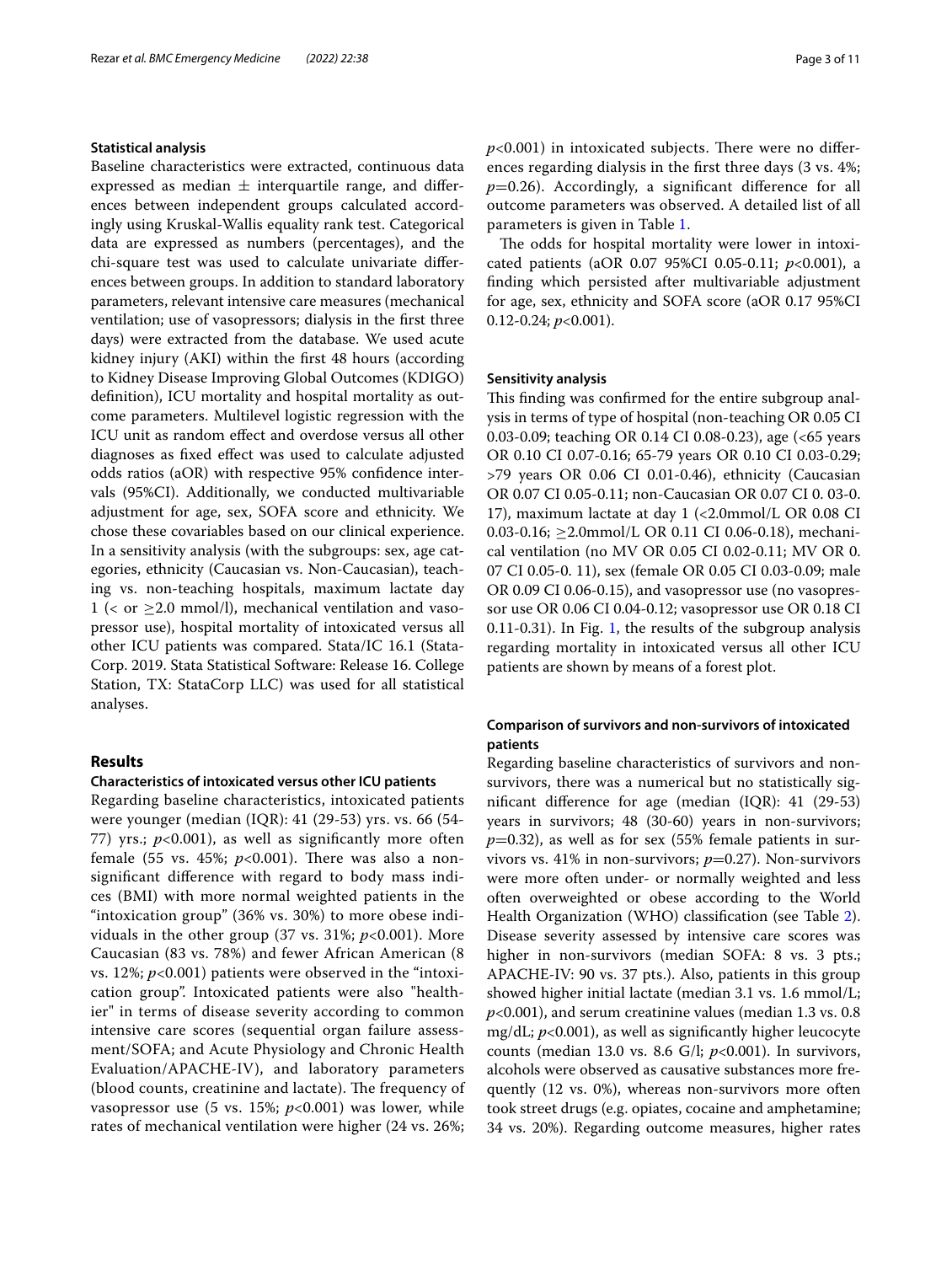<span id="page-3-0"></span>**Table 1** Comparison of general characteristics, laboratory values, intensive care measures and outcome parameters between intoxicated patients and other ICU patients from the eICU database

| Characteristic                          | Other diagnoses ( $n=105,998$ ) | Intoxications $(n=4,267)$ | p-value    |  |
|-----------------------------------------|---------------------------------|---------------------------|------------|--|
| Age (years) - median (IQR)              | 66 (54-77)                      | 41 (29-53)                | $< 0.001*$ |  |
| Age category                            |                                 |                           | $< 0.001*$ |  |
| Age <65 years                           | 47% (49,725)                    | 92% (3,934)               |            |  |
| Age 65-79 years                         | 33% (35,431)                    | 6% (246)                  |            |  |
| Age $\geq$ 80 years                     | 20% (20,842)                    | 2% (87)                   |            |  |
| Sex                                     |                                 |                           | $< 0.001*$ |  |
| Female                                  | 45% (48,213)                    | 55% (2,333)               |            |  |
| Male                                    | 54% (57,757)                    | 45% (1,929)               |            |  |
| Other                                   | $0\%$ (7)                       | $0\%$ (0)                 |            |  |
| Unknown                                 | 0% (19)                         | $0\%$ (3)                 |            |  |
| BMI (kg/m <sup>2</sup> ) - median (IQR) | 28 (23-33)                      | 26 (23-31)                | $< 0.001*$ |  |
| <b>BMI categories (WHO)</b>             |                                 |                           | $< 0.001*$ |  |
| BMI <18.5 kg/m <sup>2</sup>             | 4% (4,617)                      | 4% (160)                  |            |  |
| BMI 18.5 to <25 kg/m <sup>2</sup>       | 30% (30,747)                    | 36% (1,468)               |            |  |
| BMI 25 to <30 kg/m <sup>2</sup>         | 29% (30,027)                    | 30% (1,224)               |            |  |
| BMI $\geq$ 30 kg/m <sup>2</sup>         | 37% (38,416)                    | 31% (1,261)               |            |  |
| Ethnicity                               |                                 |                           | $< 0.001*$ |  |
| African American                        | 12% (12,399)                    | 8% (324)                  |            |  |
| Asian                                   | 1% (1,491)                      | 1% (45)                   |            |  |
| Caucasian                               | 78% (81,375)                    | 83% (3,462)               |            |  |
| Hispanic                                | 4% (4,133)                      | 3% (112)                  |            |  |
| Native American                         | 1% (693)                        | 1% (54)                   |            |  |
| Other/Unknown                           | 5% (4,762)                      | 4% (162)                  |            |  |
| SOFA score (pts.) - median (IQR)        | $4(2-6)$                        | $3(1-5)$                  | $< 0.001*$ |  |
| APACHE-IV (pts.) - median (IQR)         | 52 (38-70)                      | 37 (26-54)                | $< 0.001*$ |  |
| Laboratory values - median (IQR)        |                                 |                           |            |  |
| Maximum lactate day 1 (mmol/L)          | $1.9(1.2-3.3)$                  | $1.6(1.0-2.5)$            | $< 0.001*$ |  |
| First lactate >2 mmol/L                 | 40% (12,699)                    | 35% (324)                 | $< 0.001*$ |  |
| Maximum creatinine day 1 (mg/dL)        | $1.0(0.8-1.6)$                  | $0.8(0.7-1.0)$            | $< 0.001*$ |  |
| Hemoglobin (g/dL)                       | 11.2 (9.5-12.8)                 | 12.4 (11.3-13.6)          | $< 0.001*$ |  |
| Platelets (G/L)                         | 192.0 (144.0-249.0)             | 210.0 (169.0-256.0)       | $< 0.001*$ |  |
| Leucocytes (G/L)                        | $10.4 (7.5 - 14.5)$             | $8.7(6.5-11.6)$           | $< 0.001*$ |  |
| Diagnosis category                      |                                 |                           | $< 0.001*$ |  |
| ACS                                     | 8% (8,343)                      | $0\%$ (0)                 |            |  |
| ARF                                     | 2% (1,932)                      | $0\%$ (0)                 |            |  |
| Asthma/Emphysema                        | 4% (3,948)                      | $0\%$ $(0)$               |            |  |
| CABG                                    | 5% (4,771)                      | $0\%$ (0)                 |            |  |
| ${\sf CHF}$                             | 5% (5,592)                      | $0\%$ (0)                 |            |  |
| <b>CVA</b>                              | 9% (9,758)                      | $0\%$ (0)                 |            |  |
| CV (others)                             | 3% (3,593)                      | $0\%$ (0)                 |            |  |
| Cardiac Arrest                          | 9% (9,135)                      | $0\%$ (0)                 |            |  |
| Coma                                    | 2% (2,082)                      | $0\%$ (0)                 |            |  |
| <b>DKA</b>                              | 4% (4,384)                      | $0\%$ (0)                 |            |  |
| GI bleeding                             | 7% (7,277)                      | $0\%$ (0)                 |            |  |
| GI obstruction                          | 1% (1,232)                      | $0\%$ (0)                 |            |  |
| Neurological                            | 4% (4,640)                      | $0\%$ (0)                 |            |  |
| Overdose                                | $0\%$ (0)                       | 100% (4,267)              |            |  |
| Pneumonia                               | 4% (4,577)                      | $0\%$ (0)                 |            |  |
|                                         |                                 |                           |            |  |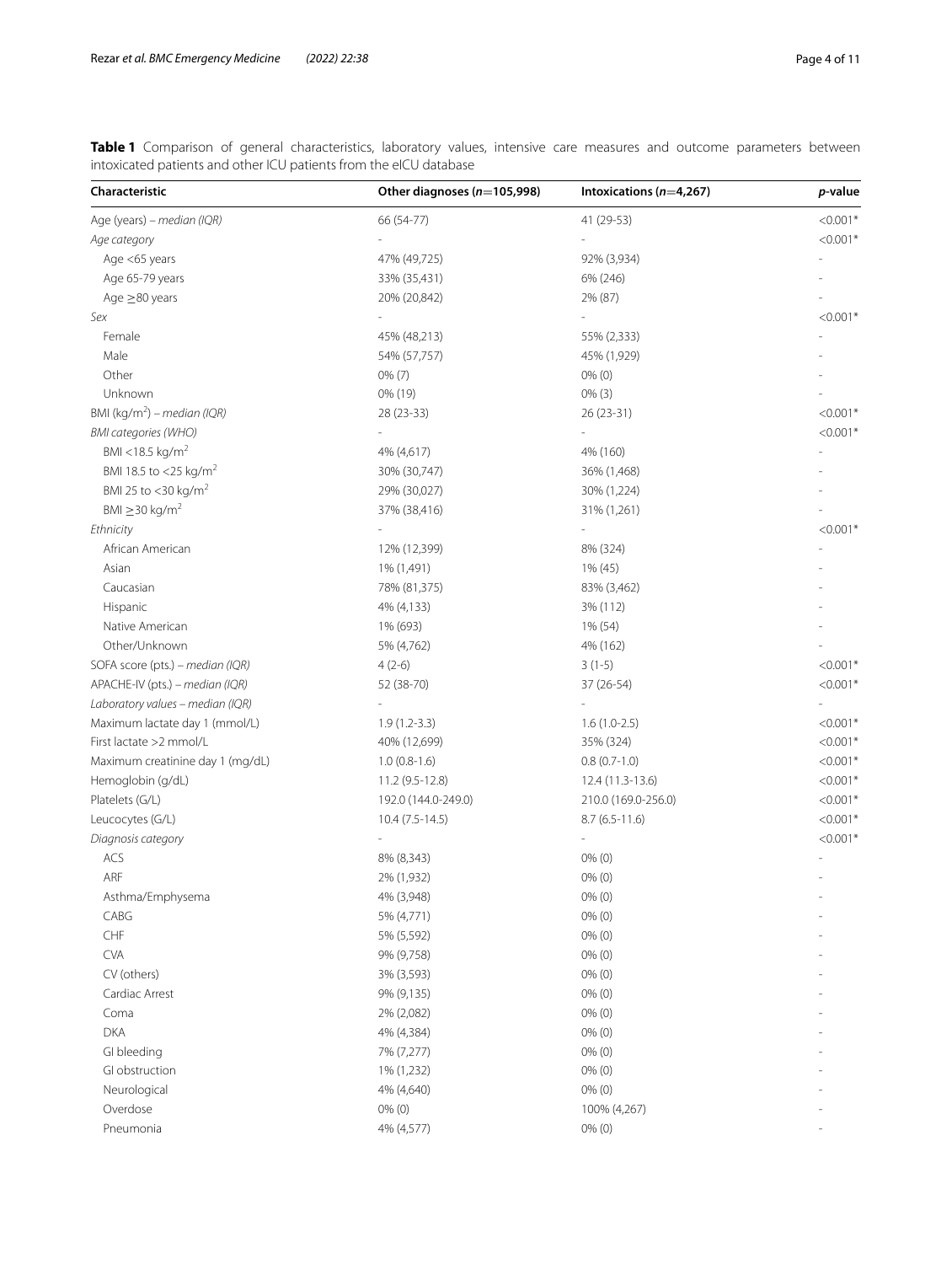| Characteristic              | Other diagnoses ( $n=105,998$ ) | Intoxications $(n=4,267)$ | p-value    |  |
|-----------------------------|---------------------------------|---------------------------|------------|--|
| Respiratory (others)        | 8% (7,970)                      | $0\%$ (0)                 |            |  |
| Sepsis                      | 17% (18,087)                    | $0\%$ (0)                 |            |  |
| Trauma                      | 6% (5,884)                      | $0\%$ (0)                 |            |  |
| Valvular Disease            | 3% (2,793)                      | $0\%$ (0)                 |            |  |
| Intensive care measures     | $\sim$                          | $\overline{\phantom{0}}$  |            |  |
| Mechanical ventilation      | 24% (25,280)                    | 26% (1,118)               | $< 0.001*$ |  |
| Vasopressor use             | 15% (15,994)                    | 5% (197)                  | $< 0.001*$ |  |
| Dialysis (first three days) | 4% (2,048)                      | 3% (36)                   | 0.26       |  |
| Outcome                     |                                 |                           |            |  |
| AKI                         | 6% (4,745)                      | 2% (49)                   | $< 0.001*$ |  |
| LOS (hours)                 | 45 (24-82)                      | 28 (18-46)                | $< 0.001*$ |  |
| LOS > 7 days                | 9% (9,521)                      | 3% (111)                  | $< 0.001*$ |  |
| ICU mortality               | 6% (6,827)                      | $0\%$ (21)                | $< 0.001*$ |  |
| Hospital mortality          | 10% (10,661)                    | 1% (32)                   | $< 0.001*$ |  |

#### **Table 1** (continued)

*Abbreviations*: *ACS* Acute coronary syndrome, *AKI* Acute kidney injury, *APACHE IV* Acute Physiology And Chronic Health Evaluation, *ARF* Acute respiratory failure, *BMI* Body mass index, *CABG* Coronary artery bypass grafting, *CHF* Congestive heart failure, *CVA* Cerebrovascular accidents, *CV* Cerebrovascular, *DKA* Diabetic ketoacidosis, *GI* Gastro-intestinal, *ICU* Intensive care unit, *LOS* Length of stay, *SOFA* Sequential organ failure assessment, *WHO* World health organization; \*: statistically signifcant

of AKI (9 vs. 2%,  $p=0.047$ ) and longer ICU stays were observed in non-survivors (see Table [2](#page-6-0)).

#### **Comparison of diferent substance categories**

As for causative substances, individuals with drug toxicity were signifcantly older (median age 70 vs. 37-44 years in all other groups;  $p<0.001$ ), whereas for all other categories most patients were <65 years old (90-96% vs. 41%; *p*<0.001). In particular, analgesics, antidepressants, sedatives and drug toxicity were more frequently observed in women, and alcohol and street drugs were more common in men (see Table [3\)](#page-8-0). Regarding BMI categories, a signifcant diference was found especially for alcohols with more normal weighted and less obese patients. Relevant diferences were also found with regard to ethnicity. A detailed list of the specifc diferences can be found in Table [3](#page-8-0). In terms of disease severity by means of APACHE-IV, the lowest scores were observed for analgesics (30 pts.), whereas the highest scores were found for drug toxicity (55 pts.; *p*<0.001). As for laboratory values, the highest lactate values on day 1 were found in alcohols (median 2.1 vs. 1.4-1.8 mmol/L; *p*<0.001), while the highest serum creatinine values were found in the drug toxicity group (median 1.1 vs. 0.8-0.9 mg/dL;  $p<0.001$ ). The lowest rates of mechanical ventilation were observed in analgesics and drug toxicity (13 and 11% vs. 25-30% in all other groups;  $p<0.001$ ), whereas patients with drug toxicity needed vasopressors signifcantly more often (17% vs. 2-6%;  $p<0.001$ ). This group was also most likely to require dialysis within the frst three days (13% vs.

2-6%; *p*=0.035). No signifcant diferences were observed for outcome between AKI and mortality (see Table [3](#page-8-0)). Regarding length of stay, the shortest stays were found in the alcohols-group (median 24 hours), the longest in the drug toxicity-group (median 34 hours; *p*<0.001).

#### **Discussion**

Using a large cohort of over 100,000 ICU patients, this study demonstrates that intoxicated individuals have a better short-term outcome than patients with other critical illnesses regardless of initial lactate, as well as various baseline (age, sex, ethnicity), and patient care characteristics (level of care, mechanical ventilation, vasopressor use). Since intoxications can be caused by a vast variety of substances and poisoned patients present with a wide range of clinical manifestations, they have always been a challenge for acute care physicians. Despite the etiologic diversity and relatively high general prevalence of intoxicated patients in ICUs, the need for invasive measures is comparatively rare. This analysis is intended to provide further important data regarding specifc patient characteristics of intoxicated patients, and in particular those individuals who have a poor outcome, in order to help to identify them early in terms of better resource allocation.

In general, we observed a signifcantly lower mortality of intoxicated patients compared to the entire remaining collective. It is certainly not without reason that "intoxication" is described in current resuscitation guidelines as "reversible cause" and usually represents an acute event with comprehensible pathophysiology and clinical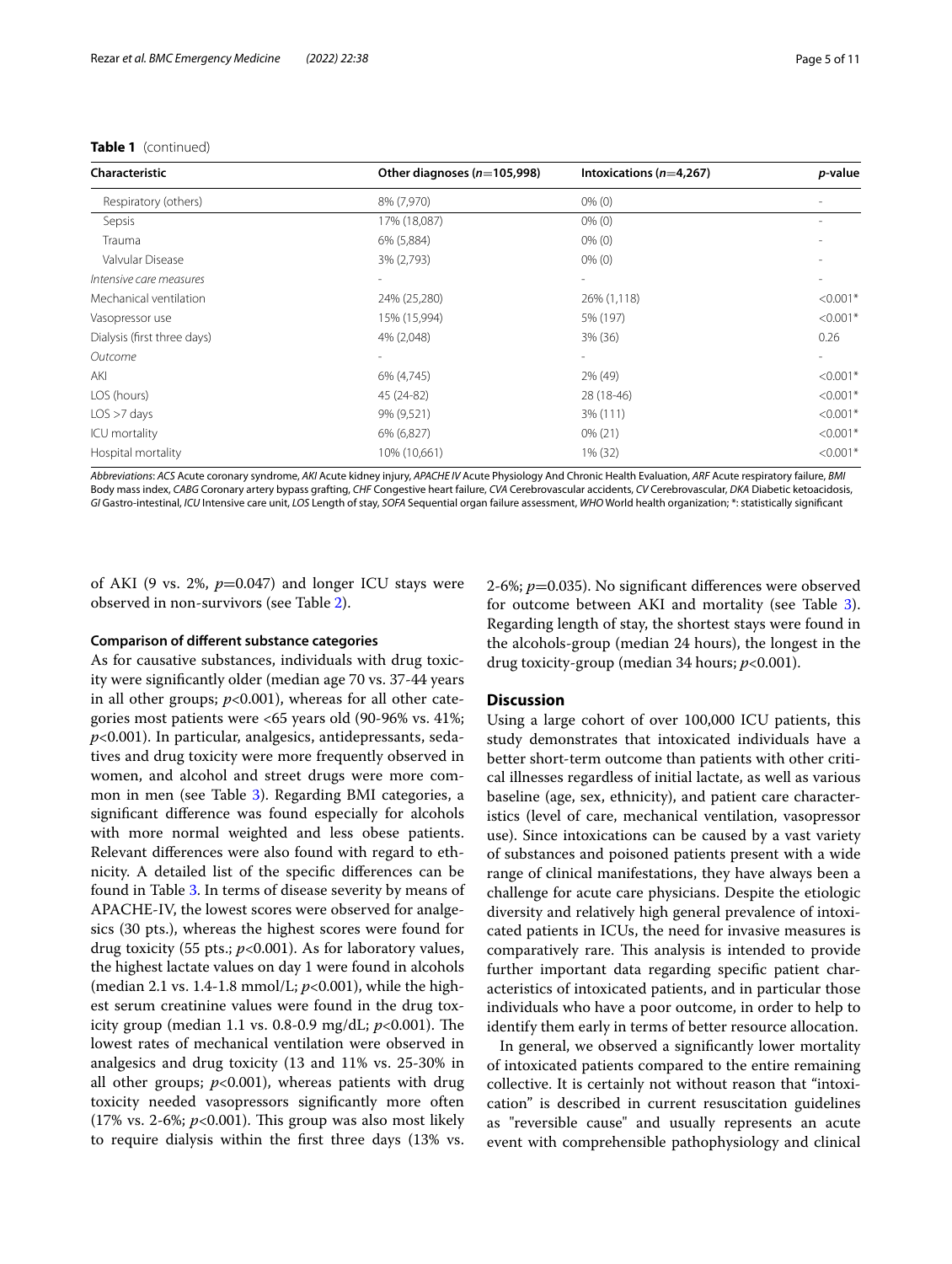

<span id="page-5-0"></span>course, frequently also without relevant pre-existing (chronic) organ damage  $[12]$  $[12]$ . With regard to outcome parameters, we found "less ill" patients in the intoxication group. Despite from similar rates of dialysis in the frst three days, less patients sufered from AKI in the group of intoxicated patients. This is in accordance to our clinical experience, since the elimination of many substances can be accelerated with hemodialysis and/or –fltration [\[13](#page-10-11)]. A somewhat surprising fnding is the higher proportion of women with acute poisoning, as a greater proportion of men in this patient population is frequently described in the literature  $[14]$  $[14]$ . A possible explanation could be intentional overdose (which is observed more frequently in women in contrast to e.g. exposure to chemicals) and high rates of sedatives as causative substances in our population which are used more often by female individuals [[14\]](#page-10-12). However, Brandenburg et al. observed a similar fnding in their large-scale analysis on intoxicated patients, as well as a likewise relatively young average age of patients [[2](#page-10-1)]. Also, male patients had a numerically worse outcome compared to their female counterparts. This finding cannot be explained causally on the basis of the available data. Intoxicated patients in our study had lower BMIs, whereas underweighted patients within this group had worse outcomes. In the past a higher mortality in underweighted individuals has been observed in several medical conditions, as well as in the general population [[15,](#page-10-13) [16](#page-10-14)]. In contrast, obese patients often show better outcomes, which is also known as the "obesity paradox". The causes for weight-related outcome differences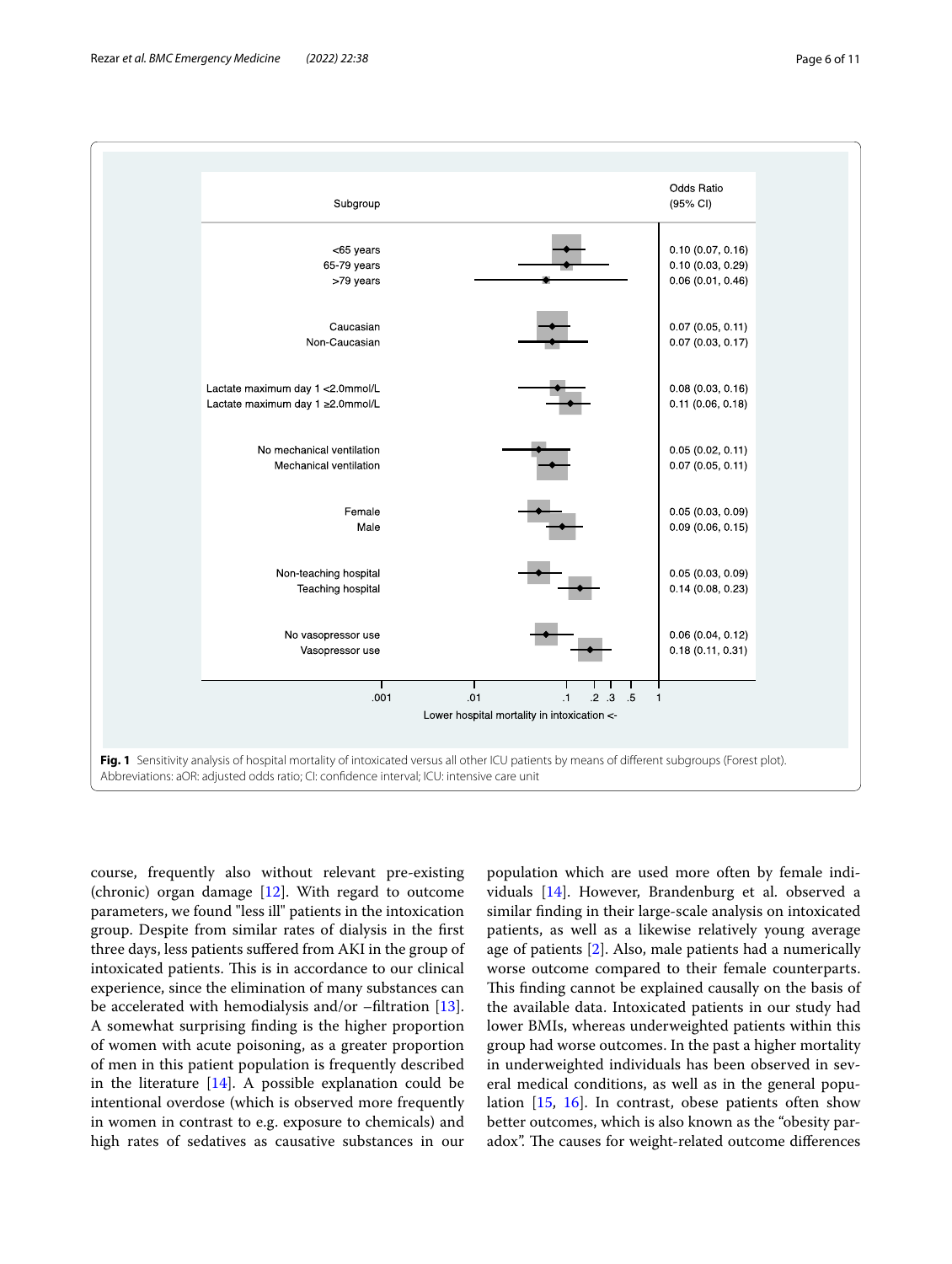<span id="page-6-0"></span>**Table 2** Comparison of general characteristics, laboratory values, intensive care measures and outcome parameters between survivors and non-survivors in intoxicated patients.

| Characteristic                                 | Survivors ( $n=4,235$ ) | Non-Survivors $(n=32)$ | p-value                  |
|------------------------------------------------|-------------------------|------------------------|--------------------------|
| Age (years) - median (IQR)                     | 41 (29-53)              | 48 (30-60)             | 0.32                     |
| Age category                                   |                         |                        | 0.61                     |
| Age <65 years                                  | 92% (3,906)             | 88% (28)               |                          |
| Age 65-79 years                                | 6% (243)                | 9% (3)                 |                          |
| Age $\geq$ 80 years                            | 2% (86)                 | 3% (1)                 |                          |
| Sex                                            |                         |                        | 0.27                     |
| Female                                         | 55% (2,320)             | 41% (13)               |                          |
| Male                                           | 45% (1,910)             | 59% (19)               |                          |
| Unknown                                        | $0\%$ (3)               | $0%$ $(0)$             |                          |
| BMI (kg/m <sup>2</sup> ) – median (IQR)        | $27(23-31)$             | 24 (21-30)             | 0.16                     |
| <b>BMI</b> categories (WHO)                    |                         |                        | $0.030*$                 |
| BMI <18.5 kg/m <sup>2</sup>                    | 4% (156)                | 13% (4)                |                          |
| BMI 18.5-24.9 kg/m <sup>2</sup>                | 36% (1,455)             | 43% (13)               |                          |
| BMI 25-29.9 kg/m <sup>2</sup>                  | 30% (1,218)             | 20% (6)                |                          |
| BMI $\geq$ 30 kg/m <sup>2</sup>                | 31% (1,254)             | 23% (7)                |                          |
| Ethnicity                                      |                         |                        | 0.93                     |
| African American                               | 8% (322)                | 6% (2)                 |                          |
| Asian                                          | 1% (45)                 | $0%$ $(0)$             |                          |
| Caucasian                                      | 83% (3,435)             | 84% (27)               |                          |
| Hispanic                                       | 3% (111)                | 3% (1)                 |                          |
| Native American                                | 1% (53)                 | 3% (1)                 |                          |
| Other/Unknown                                  | 4% (161)                | 3% (1)                 |                          |
| SOFA score (pts.) - median (IQR)               | $3(1-5)$                | $8(5-11)$              | $< 0.001*$               |
| APACHE-IV (pts.) – median (IQR)                | 37 (26-53)              | 90 (64-113)            | $< 0.001*$               |
| Laboratory values - median (IQR)               |                         |                        |                          |
| Maximum lactate day 1 (mmol/L)                 | $1.6(1.0-2.5)$          | $3.1(1.7-6.4)$         | $< 0.001*$               |
| First lactate >2mmol/L                         | 34% (309)               | 71% (15)               | $< 0.001*$               |
| Maximum creatinine day 1 (mg/dL)               | $0.8(0.7-1.0)$          | $1.3(1.0-2.3)$         | $< 0.001*$               |
| Hemoglobin (g/dL)                              | 12.4 (11.3-13.6)        | 12.6 (10.4-14.8)       | 0.68                     |
| Platelets (G/L)                                | 210 (169-256)           | 224.5 (173.0-276.0)    | 0.40                     |
| Leucocytes (G/L)                               | $8.6(6.5-11.6)$         | 13.0 (9.2-18.2)        | $< 0.001*$               |
| Toxin/poison/drug                              |                         | ä,                     | 0.22                     |
| Overdose alcohols <sup>(1)</sup>               | 12% (521)               | $0%$ $(0)$             |                          |
| Overdose analgesics <sup>(2)</sup>             | 11% (480)               | 16% (5)                |                          |
| Overdose antidepressants <sup>(3)</sup>        | 7% (301)                | 6% (2)                 |                          |
| Overdose of other toxin/poison/drug            | 18% (778)               | 19% (6)                |                          |
| Overdose sedatives <sup>(4)</sup>              | 29% (1,249)             | 25% (8)                |                          |
| Overdose, street drugs <sup>(5)</sup>          | 20% (852)               | 34% (11)               |                          |
| Drug-toxicity <sup>(6)</sup>                   |                         |                        |                          |
| Intensive care measures                        | 1% (54)                 | 0% (0)                 | $\overline{\phantom{a}}$ |
|                                                |                         |                        | $< 0.001*$               |
| Mechanical ventilation                         | 26% (1,097)             | 66% (21)               | $< 0.001*$               |
| Vasopressor use<br>Dialysis (first three days) | 4% (184)<br>3% (35)     | 41% (13)               | 0.50                     |
|                                                |                         | $6\%$ (1)              |                          |
| Outcome                                        | ä,                      | $\sim$                 | $\overline{\phantom{a}}$ |
| AKI                                            | 2% (47)<br>28 (18-46)   | 9% (2)                 | $0.047*$                 |
| LOS (hours)                                    |                         | 76 (35-175)            | $< 0.001*$               |
| LOS > 7 days                                   | 2% (103)                | 25% (8)                | $< 0.001*$               |
| ICU mortality                                  | $0\%$ $(0)$             | 66% (21)               | $< 0.001*$               |
| Hospital mortality                             | $0\%$ $(0)$             | 100% (32)              | $< 0.001*$               |

*Abbreviations*: *AKI* Acute kidney injury, *APACHE IV* Acute Physiology And Chronic Health Evaluation, *BMI* Body mass index, *ICU* Intensive care unit, *LOS* Length of stay, *SOFA* Sequential organ failure assessment; *WHO* World health organization; (1) ethanol, methanol, ethylene glycol; (2) aspirin, acetaminophen; (3) tricyclic antidepressants, lithium; (4) including hypnotics, antipsychotics & benzodiazepines; (5) opiates, cocaine, amphetamine; (6) i.e., beta blockers, calcium channel blockers, etc.; \*: statistically signifcant;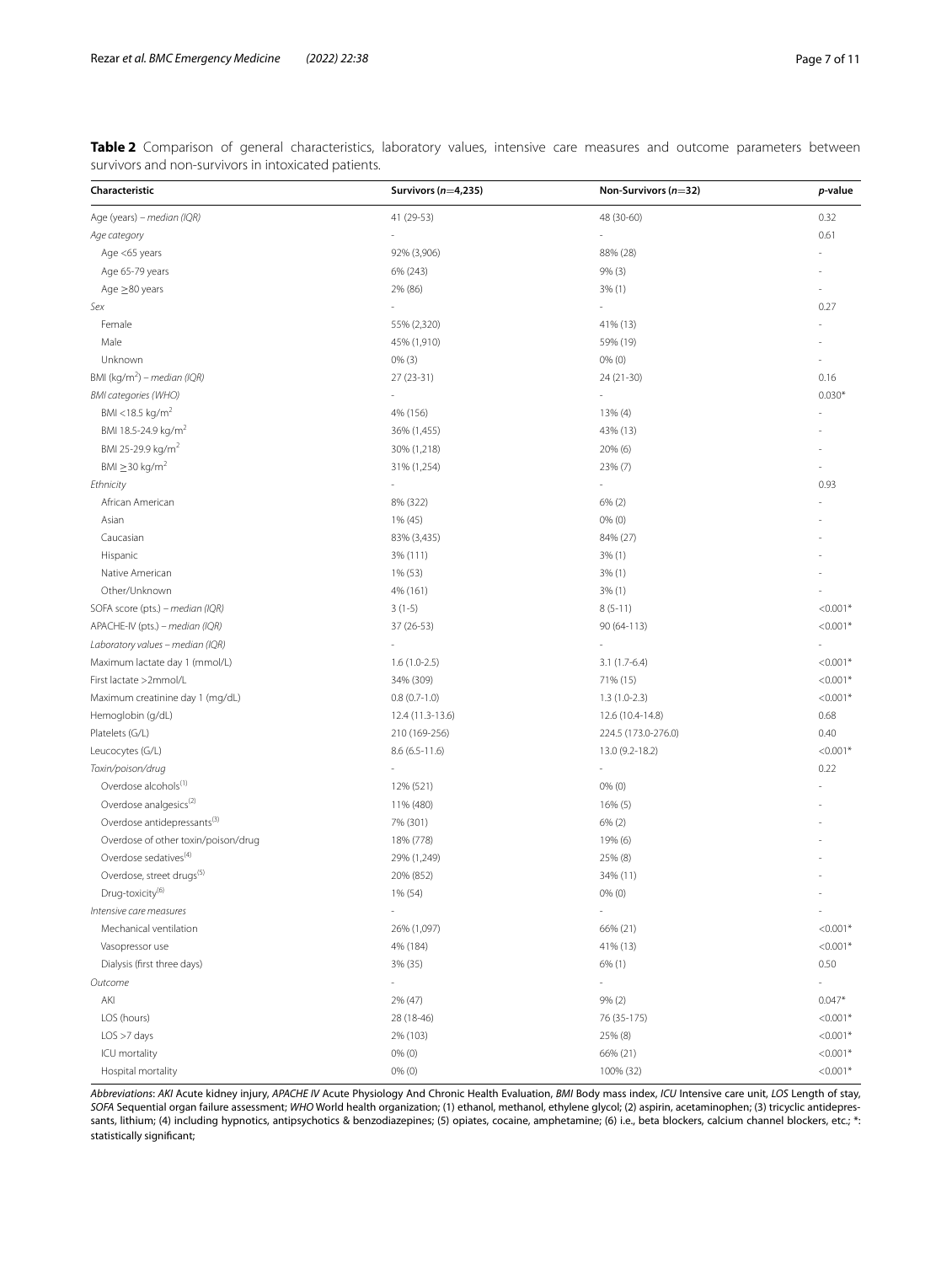are complex and range from severe pre-existing chronic diseases, diferent drug distribution patterns of especially lipophilic substances, over nutritional status, socioeconomic factors up to immunological phenomenons [[15–](#page-10-13)[17](#page-10-15)]. For an accurate assessment of BMI-related outcomes, a standardized nutritional assessment, a detailed analysis of pre-existing conditions, but also a functional analysis regarding activities of daily life (ADLs) would be necessary. Unfortunately, we couldn't obtain these data for this patient population, although the thesisgenerating nature of the statement seems valuable. As for ethnicity, we observed a statistically signifcant diference between intoxicated and other ICU patients (more Caucasian patients in the "Intoxicated" group) as well as in-between groups of diferent causative substances (see Table [3](#page-8-0)), but not for mortality. In general, ethnic diferences in drug overdose mortality have been observed in the US in the past  $[18]$  $[18]$  $[18]$ . Thus a lower mortality among Caucasian patients, but increasing mortality among African American and Hispanic individuals was observed, yet also co-involvement of other drugs varies with ethnicity [\[18](#page-10-16)]. Overall, for such an analysis, a distinction must be made between prescribed and illegal opioids, for example, and co-involvement of other substances has to be investigated. Yet we cannot provide a clear explanation for our fndings as an analysis for causality is too complex and beyond the scope of this study. In general, age-group stratifed, socioeconomic, educational and media-triggered factors must be considered as well [\[18](#page-10-16)]. We also found a marked diference for initial serum lactate in survivors compared to non-survivors. This finding has been described in the past, but the proportion of deceased patients in our cohort is too small to calculate optimal cut-ofs and risk groups [\[19](#page-10-17)]. Especially in the group of patients intoxicated with alcohols, a high initial lactate was observed. This can be explained by an altered mitochondrial metabolism with reduced utilization in both acute and chronic alcoholism [\[20\]](#page-10-18). However, this group showed the best outcome, which highlights the importance of initial serum lactate in the other groups. With regard to further laboratory parameters, relevant diferences were shown for all blood count parameters. The lowest hemoglobin values were found in the drug toxicity group, as well as a higher median serum creatinine. A possible explanation could be the signifcantly higher age of these patients. The lowest platelet counts were found in the "alcohols group". Harmful alcohol consumption is often associated with qualitative and quantitative disturbances of platelet integrity [\[21](#page-10-19)]. Another interesting fnding is that in two groups ("drug toxicity" and "street drugs") signifcantly higher leukocyte counts were observed. In general, the frequent occurrence of idiopathic leukocytosis after use of stimulant drugs (so called "uppers") has been described in the past, especially for amphetamines [\[22](#page-10-20)]. With regard to higher leukocyte counts in the "drug toxicity" group, a causal explanation is again not possible in the absence of precise data regarding the causative substances. In general, a variety of drugs can cause leukocytosis, whereas a sole delimitation of infectious causes by leukocytosis is not possible in the absence of other laboratory parameters [[23\]](#page-10-21). It is also interesting to note that patients with "drug toxicity" had the highest proportion of vasopressor use and dialysis in the frst three days, but a zero percent short term mortality. In contrast, signifcantly more mechanically ventilated patients were found in the "sedatives" and "street drugs" subgroups, with these individuals again contributing the highest numerical proportion of non-survivors. This possibly underlines the need for reversibility of intoxication, as mechanical ventilation per se is a known and relatively invasive ICU measure and independent predictor of ICU mortality [[24\]](#page-10-22).

## **Conclusion**

This large-scale retrospective analysis shows a significantly better outcome of intoxicated individuals compared to general ICU patients. In general, a very low mortality rate is observed in this patient collective. Yet, it is difficult to find the right balance between a sufficiently cautious approach regarding monitoring and safe outpatient- or low-level care in clinical routine. Risk stratifcation tools and scores are absolutely necessary to enable sufficient resource allocation in the future. Therefore, clearly structured and coherent data acquisition is essential. Further studies should generally focus on pre-existing functional and nutritional status, as well as its causes in and efects on the critically ill, but also intoxicated patients.

#### **Strengths and limitations**

The great strength of this study is certainly the large number of included patients and the real-world character of the data. The main limitation of this study is its purely retrospective and observational character and the comparatively low number of deceased patients. This also prevents the use of an exact matching process. Also, the study only involves U.S. patients - in other countries, the results could be diferent. Since the eICU database uses the admission diagnoses according to APACHE IV, some patients may have been misclassifed (e.g. "coma of unknown origin"). Due to the retrospective nature of the study, this issue cannot be excluded. Unfortunately, we do not have information on the location where the poisoning occurred (household, workplace, etc.), which might allow a better understanding of some data. Also, a more precise characterization of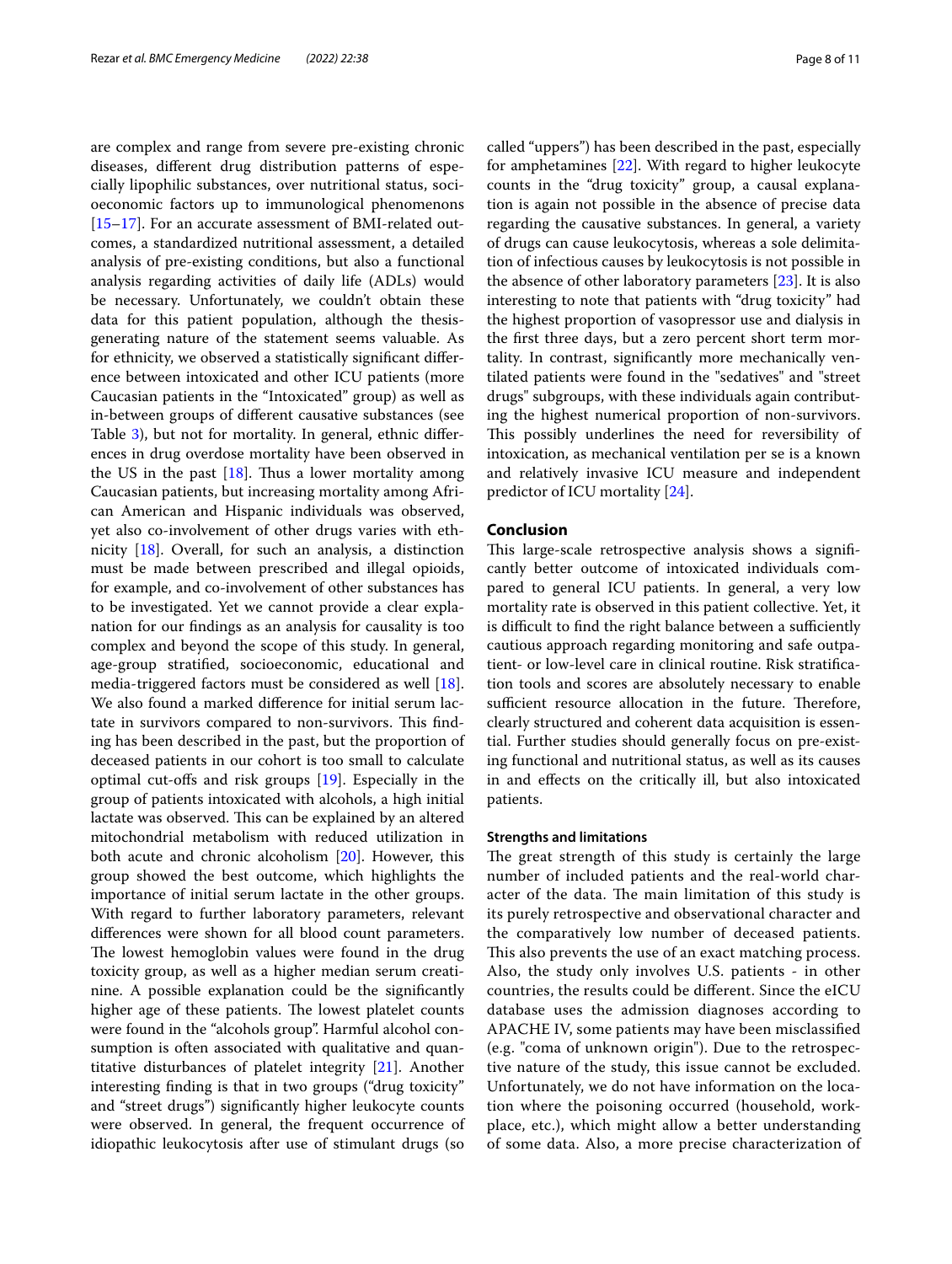<span id="page-8-0"></span>

|                                               | Table 3 Comparison of general characteristics, laboratory values, intensive care measures and outcome parameters between different |  |
|-----------------------------------------------|------------------------------------------------------------------------------------------------------------------------------------|--|
| substance categories in intoxicated patients. |                                                                                                                                    |  |

|                                          | Alcohols <sup>(1)</sup><br>$(n=521)$ | Analgesics <sup>(2)</sup><br>$(n=485)$ | Antidepressants <sup>(3)</sup><br>$(n=303)$ | Others <sup>(4)</sup><br>$(n=784)$ | Sedatives <sup>(5)</sup><br>$(n=1,257)$ | Street drugs <sup>(6)</sup><br>$(n=863)$ | Drug<br>toxicity <sup>(7)</sup><br>$(n=54)$ | p-value    |
|------------------------------------------|--------------------------------------|----------------------------------------|---------------------------------------------|------------------------------------|-----------------------------------------|------------------------------------------|---------------------------------------------|------------|
| Age (years) -<br>median (IQR)            | 43 (32-52)                           | 38 (25-53)                             | 37 (27-49)                                  | 39 (28-52)                         | 44 (33-54)                              | 38 (28-51)                               | 70 (49-83)                                  | $< 0.001*$ |
| Age category                             |                                      |                                        |                                             |                                    |                                         |                                          |                                             | $< 0.001*$ |
| Age $<$ 65<br>years                      | 96% (502)                            | 90% (436)                              | 96% (292)                                   | 92% (718)                          | 92% (1,158)                             | 93% (806)                                | 41% (22)                                    |            |
| Age 65-79<br>years                       | 3% (16)                              | 8% (41)                                | 3% (9)                                      | 5% (43)                            | 6% (81)                                 | 5% (42)                                  | 26% (14)                                    |            |
| Age $\geq$ 80<br>years                   | $1\%$ (3)                            | 2% (8)                                 | $1\% (2)$                                   | 3% (23)                            | 1% (18)                                 | 2% (15)                                  | 33% (18)                                    |            |
| Sex                                      |                                      |                                        |                                             |                                    |                                         |                                          |                                             | $< 0.001*$ |
| Female                                   | 36% (187)                            | 68% (329)                              | 65% (196)                                   | 56% (441)                          | 62% (775)                               | 43% (368)                                | 69% (37)                                    |            |
| Male                                     | 64% (332)                            | 32% (156)                              | 35% (107)                                   | 44% (342)                          | 38% (481)                               | 57% (494)                                | 31% (17)                                    |            |
| Unknown                                  | $0\%$ (1)                            | $0\%$ $(0)$                            | $0\%$ (0)                                   | $0\%$ (0)                          | $0\%$ (1)                               | $0\%$ (1)                                | $0\%$ (0)                                   |            |
| BMI ( $kg/m2$ ) –<br>median (IQR)        | 25 (22-29)                           | 27 (23-32)                             | 26 (23-32)                                  | 27 (23-32)                         | 27 (23-32)                              | 26 (23-31)                               | 26 (23-30)                                  | $< 0.001*$ |
| <b>BMI</b> categories<br>(WHO)           |                                      |                                        |                                             |                                    |                                         |                                          |                                             | $< 0.001*$ |
| BMI <18.5<br>kg/m <sup>2</sup>           | 5% (26)                              | 6% (26)                                | 4% (11)                                     | 4% (29)                            | 4% (47)                                 | 2% (20)                                  | $2\%$ (1)                                   |            |
| BMI 18.5-<br>$<$ 25 kg/m <sup>2</sup>    | 43% (216)                            | 34% (160)                              | 34% (99)                                    | 35% (263)                          | 32% (392)                               | 38% (318)                                | 38% (20)                                    |            |
| BMI 25-<30<br>kg/m <sup>2</sup>          | 32% (161)                            | 28% (132)                              | 30% (88)                                    | 29% (222)                          | 28% (343)                               | 31% (261)                                | 32% (17)                                    |            |
| $BMI \geq 30$<br>kg/m <sup>2</sup>       | 20% (100)                            | 31% (146)                              | 32% (95)                                    | 33% (248)                          | 35% (426)                               | 28% (231)                                | 28% (15)                                    |            |
| Ethnicity                                |                                      |                                        |                                             |                                    |                                         |                                          |                                             | $< 0.001*$ |
| African<br>American                      | 6% (33)                              | 8% (38)                                | 7% (21)                                     | 10% (80)                           | 5% (64)                                 | 10% (81)                                 | 13% (7)                                     |            |
| Asian                                    | $1\%$ $(7)$                          | 2% (11)                                | $0\%$ (1)                                   | $1\%$ (11)                         | $1\%$ (8)                               | $1\%$ $(7)$                              | $0\%$ (0)                                   |            |
| Caucasian                                | 81% (412)                            | 79% (368)                              | 87% (259)                                   | 80% (608)                          | 88% (1,077)                             | 82% (699)                                | 74% (39)                                    |            |
| Hispanic                                 | 4% (19)                              | 3% (15)                                | $1\%$ (3)                                   | 3% (23)                            | 2% (30)                                 | 2% (18)                                  | $8\%$ (4)                                   |            |
| Native<br>American                       | 2% (12)                              | $2\%$ (7)                              | $1\%$ (3)                                   | 2% (13)                            | 1% (14)                                 | $1\%$ (5)                                | $0\%$ (0)                                   |            |
| Other/<br>Unknown                        | 5% (27)                              | 6% (27)                                | 3% (10)                                     | 4% (28)                            | 2% (27)                                 | 5% (40)                                  | $6\%$ (3)                                   |            |
| SOFA-score<br>(pts.) – median<br>(IQR)   | $3(1-4)$                             | $2(1-4)$                               | $2(1-4)$                                    | $3(1-5)$                           | $3(1-5)$                                | $3(2-5)$                                 | $3(2-5)$                                    | $< 0.001*$ |
| APACHE-IV<br>$(pts)$ – median<br>(IQR)   | 36 (26-50)                           | 30 (22-45)                             | 35 (25-49)                                  | 38 (27-56)                         | 39 (28-55)                              | 40 (28-55)                               | 55 (38-70)                                  | $< 0.001*$ |
| Laboratory val-<br>ues - median<br>(IQR) |                                      |                                        |                                             |                                    |                                         |                                          |                                             |            |
| Maximum<br>lactate day 1<br>(mmol/l)     | $2.1(1.3-3.3)$                       | $1.4(1.0-2.3)$                         | $1.4(1.0-2.3)$                              | $1.8(1.2-2.6)$                     | $1.6(0.9-2.4)$                          | $1.4(0.9-2.5)$                           | $1.2(0.7-2.1)$                              | $< 0.001*$ |
| First lactate<br>>2mmol/L                | 51% (55)                             | 24% (27)                               | 27% (17)                                    | 40% (74)                           | 32% (76)                                | 32% (72)                                 | $27\%$ (3)                                  | $< 0.001*$ |
| Maximum<br>creatinine day<br>$1$ (mg/dL) | $0.8(0.6-0.9)$                       | $0.8(0.6-1.0)$                         | $0.8(0.7-0.9)$                              | $0.8(0.7-1.0)$                     | $0.8(0.7-1.0)$                          | $0.9(0.7-1.1)$                           | $1.1(0.8-1.8)$                              | $< 0.001*$ |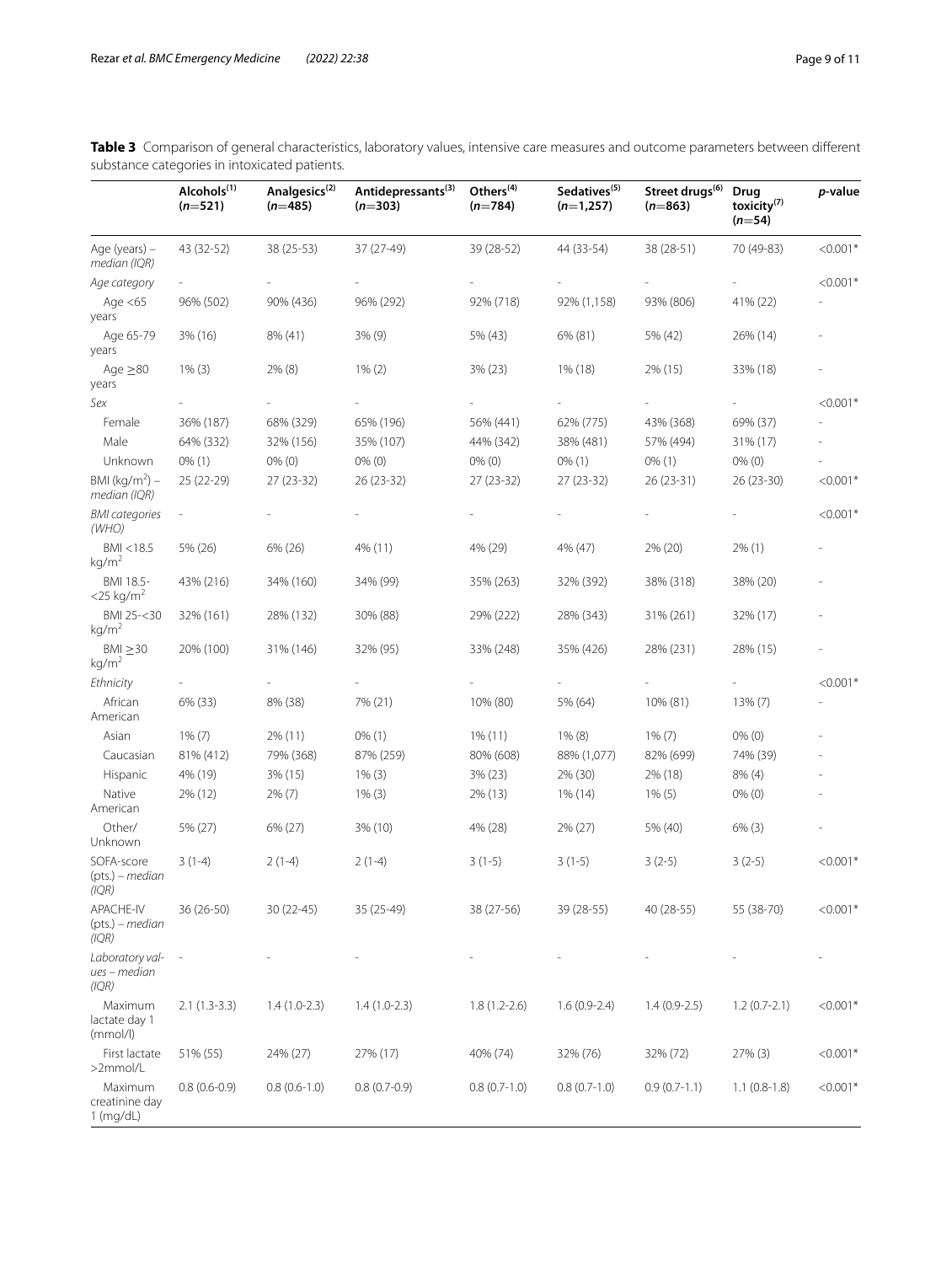|                            | Alcohols <sup>(1)</sup><br>$(n=521)$ | Analgesics <sup>(2)</sup><br>$(n=485)$ | Antidepressants <sup>(3)</sup><br>$(n=303)$ | Others <sup>(4)</sup><br>$(n=784)$ | Sedatives <sup>(5)</sup><br>$(n=1,257)$ | Street drugs <sup>(6)</sup><br>$(n=863)$           | <b>Drug</b><br>toxicity $^{(7)}$<br>$(n=54)$ | p-value    |
|----------------------------|--------------------------------------|----------------------------------------|---------------------------------------------|------------------------------------|-----------------------------------------|----------------------------------------------------|----------------------------------------------|------------|
| Hemoglobin<br>(q/dL)       |                                      | 12.7 (11.7-13.9) 12.3 (11.0-13.6)      | $12.4(11.3-13.3)$                           | $12.5(11.3-13.6)$                  |                                         | 12.4 (11.3-13.5) 12.4 (11.1-13.6) 11.4 (10.3-13.0) |                                              | $< 0.001*$ |
| Platelets G/L              | 194 (148-245)                        | 225 (176-271)                          | 214 (175-257)                               | 214 (170-260)                      | 209 (174-257)                           | 207 (170-249)                                      | 218 (164-256)                                | $< 0.001*$ |
| Leucocytes<br>(G/L)        | $7.5(5.7-10.0)$                      | $8.4(6.3-11.4)$                        | $8.7(6.8-11.6)$                             | $8.8(6.5-11.6)$                    | $8.5(6.5-11.4)$                         | $9.5(7.1-12.9)$                                    | $9.5(6.6-11.3)$                              | $< 0.001*$ |
| Intensive care<br>measures |                                      |                                        |                                             |                                    |                                         |                                                    |                                              |            |
| Mechanical<br>ventilation  | 27% (140)                            | 13% (61)                               | 25% (77)                                    | 25% (197)                          | 30% (375)                               | 30% (262)                                          | $11\%$ (6)                                   | $< 0.001*$ |
| Vasopressor<br>use         | $2\%$ (8)                            | 3% (15)                                | 5% (14)                                     | 6% (50)                            | 5% (62)                                 | 5% (39)                                            | 17% (9)                                      | $< 0.001*$ |
| Dialysis (first<br>3 days) | $2\%$ (3)                            | $5\%$ (5)                              | $6\%$ (5)                                   | 5% (10)                            | $1\%$ (5)                               | $3\%$ (6)                                          | $13\% (2)$                                   | $0.035*$   |
| Outcome                    |                                      |                                        |                                             |                                    |                                         |                                                    |                                              |            |
| AKI                        | $4\%$ (8)                            | $1\%$ (3)                              | $1\%$ (2)                                   | $2\%$ (6)                          | $3\%$ (16)                              | $3\%$ (13)                                         | $3\%$ (1)                                    | 0.49       |
| LOS (hours)                | $24(15-41)$                          | 29 (19-43)                             | 31 (19-45)                                  | 28 (17-48)                         | 30 (18-48)                              | $27(17-47)$                                        | 34 (23-49)                                   | < 0.001    |
| LOS > 7 days               | 2% (12)                              | $2\%$ (8)                              | 4% (12)                                     | 3% (21)                            | 3% (34)                                 | 3% (22)                                            | $4\%$ (2)                                    | 0.61       |
| ICU mortal-<br>ity         | $0\%$ (0)                            | $1\%$ (3)                              | $1\%$ (2)                                   | $1\%$ (6)                          | $0\%$ (6)                               | $0\%$ (4)                                          | $0\%$ (0)                                    | 0.62       |
| Hospital<br>mortality      | $0\%$ (0)                            | $1\%$ (5)                              | $1\%$ (2)                                   | $1\%$ (6)                          | $1\%$ (8)                               | $1\%$ (11)                                         | $0\%$ (0)                                    | 0.22       |

## **Table 3** (continued)

*Legend*: Comparison of general characteristics, laboratory values, intensive care measures and outcome parameters between diferent substance categories in intoxicated patients. Abbreviations: AKI Acute kidney injury; antidepre: antidepressants, APACHE IV Acute Physiology And Chronic Health Evaluation, BMI Body mass index, *ICU* Intensive care unit, *LOS* Length of stay, *SOFA* Sequential organ failure assessment, *WHO* World health organization; (1) ethanol, methanol, ethylene glycol; (2) aspirin, acetaminophen; (3) tricyclic antidepressants, lithium; (4) other toxin/poison/drug; (5) including hypnotics, antipsychotics & benzodiazepines; (6) opiates, cocaine, amphetamine; (7) i.e., beta blockers, calcium channel blockers, etc.; \*: statistically signifcant

non-survivors (Invasiveness of measures, duration of ventilation, etc.) would be desirable. Nevertheless, we think that this large-scale study on more than 4,000 intoxicated individuals is a relevant contribution to the outcome assessment of intoxicated patients and can be thesis-generating for future studies.

#### **Abbreviations**

ACS: Acute coronary syndrome; ADL: Activities of daily life; AKI: Acute kidney injury; APACHE: Acute Physiology And Chronic Health Evaluation; ARF: Acute respiratory failure; BMI: Body mass index; CABG: Coronary artery bypass grafting; CI: Confdence interval; CHF: Congestive heart failure; CVA: Cerebrovascular accidents; CV: Cerebrovascular; DKA: Diabetic ketoacidosis; GI: Gastrointestinal; ICU: Intensive Care Unit; IQR: Interquartile range; LOS: Length of stay; MV: Mechanical ventilation; OR: Odds ratio; SOFA: Sequential Organ Failure Assessment; VP: Vasopressor; WHO: World health organization.

#### **Acknowledgements**

Not applicable.

#### **Authors' contributions**

RR, BM, VO and BW analyzed the data and wrote the frst draft of the manuscript. CS, TKF, ML, SW, SMZ, DWL and CJ gave guidance and improved the paper. The author(s) read and approved the fnal manuscript.

#### **Authors' information**

Not applicable.

#### **Funding**

This research received no specifc grant from any funding agency in the public, commercial, or not-for-proft sectors.

#### **Availability of data and materials**

The data supporting the fndings of this study are freely available at [https://](https://eicu-crd.mit.edu/) [eicu-crd.mit.edu/](https://eicu-crd.mit.edu/). These data are publicly available online (after registration and signing a data use agreement). All other data in this particular manuscript are available from the corresponding author (Prof. Christian Jung) upon reasonable request.

#### **Declarations**

#### **Ethics approval and consent to participate**

In accordance with national legislation and institutional requirements, written informed consent was not required for participation as this is an analysis of a publicly available, deidentifed database with pre-existing institutional review board (IRB). An Institutional Review Board (IRB; Massachusetts Institute of Technology, Cambridge, MA, USA) approval was obtained for the creation of the database. The present study is an analysis of the publicly available anonymized database; therefore no further ethics approval was deemed necessary. The eICU database includes admissions of 335 ICUs across the USA in 2014 and 2015 and is released under the Health Insurance Portability and Accountability Act (HIPAA) safe harbor provision

#### **Consent for publication**

Not applicable.